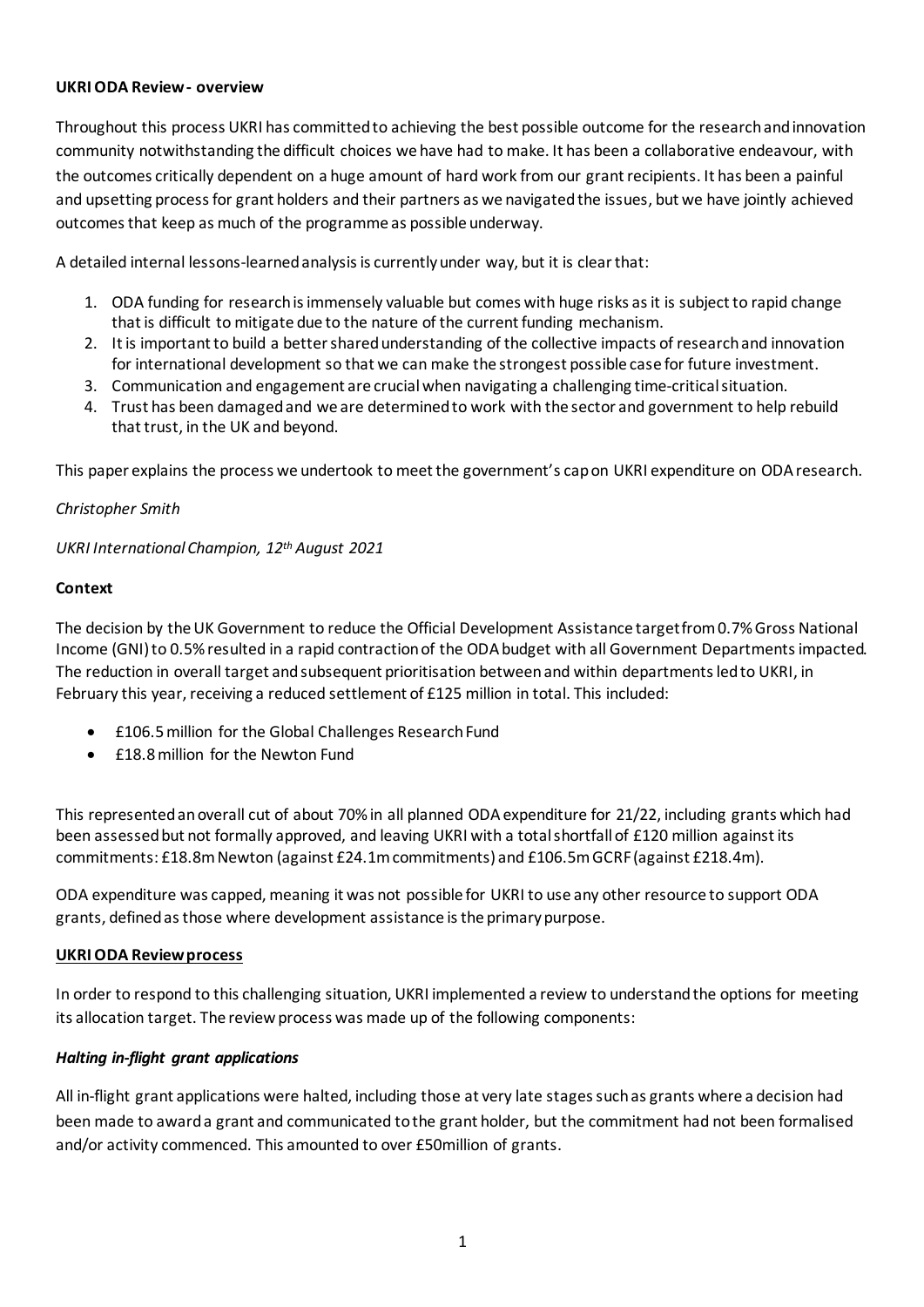### *Checking alignment to FCDO priorities*

UKRI reviewed eachGCRF and Newton grant against the FCDO's Strategic Framework for ODA. 17 GCRF and 17 Newton grants (~3.4%) which did not also align with the FCDO sub-categories coincidentally ended within Q1. All remaining projects align with priority 4 (Science, Research, Technology) of the Foreign Secretary's published priorities.

## *Reductions to active grants*

In total, 142 grants valued at £52.7m came to their natural conclusion in Q1. The GCRF portfolio also included 114 projects that had been submitted to standard UKRI responsive mode calls, but funded from GCRF budgets. These grants were funded by Councils via their "Other ODA" budgets.

In order to meet its financial allocation within the constraints set by government, it was necessary to apply reductions to the remaining active grant portfolio of 454 GCRF grants and 167 Newton Fund Grants. To do this within financial, legal and time constraints UKRI implemented a process with Higher Education Institutions whereby in-year reductions were applied to projects while being sensitive to projects where cuts would have brought a high risk of harm to vulnerable individuals, or required human and animal trials at to be stopped at critical stages.

For the GCRF, a reduction of approximately 49% on average was required for the grants' 21/22 budgets. For the Newton Fund, a reduction of approximately 24% to the grants' 21/22 budgets was required.

As part of the process, Higher Education Institutions were asked to consider the impact of applying reductions on equality, diversity and inclusion (EDI), value for money, equitable partnerships, ODA compliance and preventing harm (safeguarding).

Higher Education Institutions were also offered the opportunity to terminate their grants early if they believed this was the best way to manage the situation. At the time of writing of this paper no GCRF or Newton Fund projects have been terminated early as a result of this process.

## *Additional Funding for Climate and Health*

In addition, some projects in the areas of climate change and health received additional funding to make up some of the shortfall from the International Climate Finance (ICF) fund and the Department of Health and Social Care respectively.

75 climate relatedgrants will continue to receive 80% of their original 21/22 allocation from an additional £13.8mfunding provided by BEIS' ICF.

The DHSC agreed to provide £1.6 million additional funding for the joint programmes in Global Effort for Covid Research (GECO) and the GCRF Global Maternal and Neonatal Health.

This additional funding reduced UKRI's overall shortfall compared with commitments to just over £70 million, including those that had been redesignated and funded as "other ODA" from UKRI's core budgets.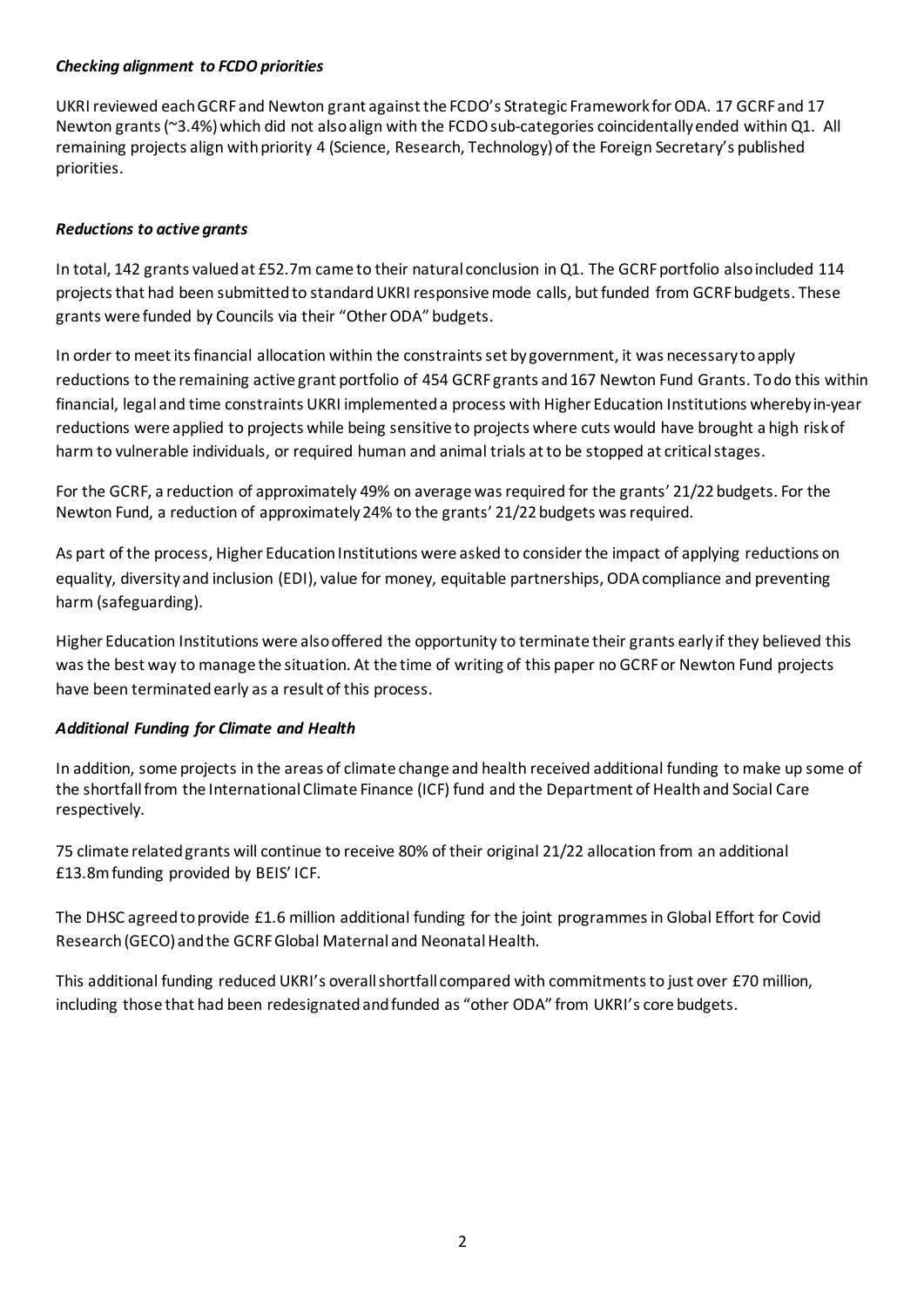|               |             |         | Redesignated<br>and funded<br>from<br>Core(moved<br>to Other |         |
|---------------|-------------|---------|--------------------------------------------------------------|---------|
| $E'$ ms       | Commitments | Income  | ODA)                                                         | Deficit |
| Newton        | 24.1        | (18.8)  |                                                              | 5.3     |
| GCRF          | 218.5       | (106.5) | (31.9)                                                       | 80.1    |
| <b>ICF</b>    |             | (13.7)  |                                                              | (13.7)  |
| <b>DHSC</b>   |             | (1.6)   |                                                              | (1.6)   |
|               |             |         |                                                              |         |
| Total deficit |             |         |                                                              |         |
|               |             |         |                                                              |         |

#### *International Grants*

Overseas institutions awarded grants directly were offered a higher settlement compared to UK institutions. This is in line with UKRI's commitment to capacity strengthening and development impact. Institutions based in countries on the OECD DAC list of recipients were offered funding for 2021/22 at approximately 50% of their original budget.

### *Special considerations*

All cases for special consideration were assessed on the basis of their fit against the key categories that UKRI set out for the small amount of exceptional funding available. Cases were evaluated on the basis of the evidence provided and ranked according to the strength of the case for funding according to these criteria.

The categories prioritised for exceptional funding were:

- Clinical trials or animal research currently underway where there is a need to comply with specific ethical or legal frameworks or obligations that would not be possible in the event of termination/reprofiling;
- Interventions where curtailment/termination of funding could result in risk of serious harm to vulnerable individuals or groups.

Of the 64 grants that applied for special consideration, 55 were assessed as having a demonstrated need. These grants received an additional allocation of funding that totalled £7.1m.

#### *Interdisciplinary Research Hubs*

A stage gate review of the GCRF Hubs was already planned for this year but had been postponed during the ODA Review exercise. This has now been reinstated over an accelerated timeline to include a formal independent review stage to advise government, given their significant financial commitments beyond 21/22.

#### *Innovate UK*

In line with the research grant process, Innovate UK projects were given funding until the end of July 2021 and were given permission to spread that funding over the remainder of the financial year. The small amount of additional funding that was available was then allocated to grant holders in a way that prioritised projects working directly with businesses on innovations for development and that protected the embedded value in projects. Innovate UK carried out an equality impact assessment in order to assess the impact on diversity and inclusion and mitigate these where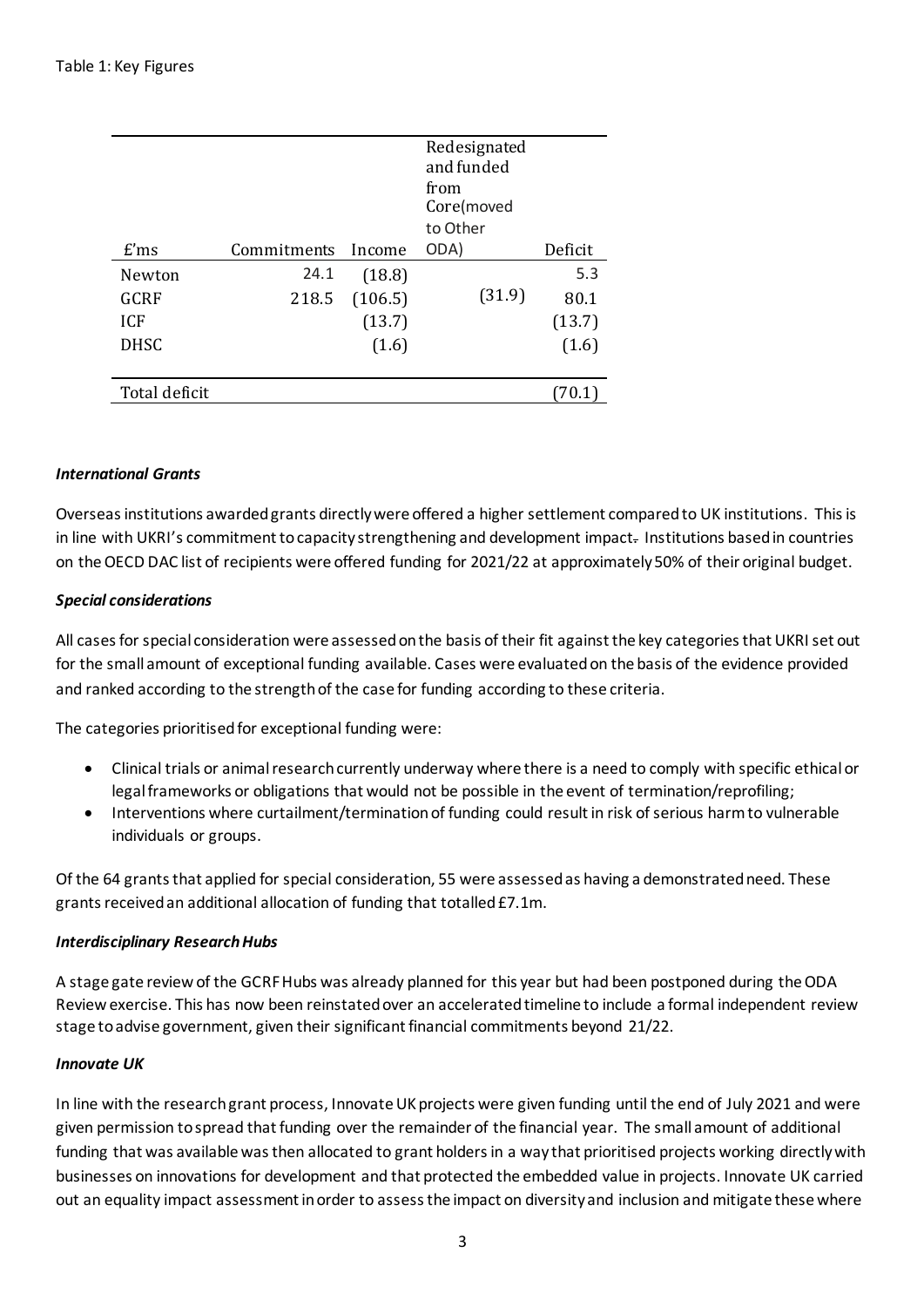possible. In addition, some projects were given further funding having been identified as being consistent with the objectives of International Climate Finance. The end result was that no grants were compulsorily terminated. Nonetheless, some were provided with less funding than they had expected. As a result, at least one grant holder was not willing to accept the amendment to their grant and has indicated that they will chose to terminate instead. There remains a small possibility that further grant holders too will choose to terminate rather than agree to the specified reduction in their grant.

# *Quality-Related (QR) Funding*

In order to preserve funding for programme activity and given the scale of R&D ODA budget reduction in 2021/22, BEIS were unable to allocate funding to GCRF QR for this academic year.

## *Newton Fund engagement*

Throughout the Review process UKRI and individual Councils liaised with impacted funding partners either directly or through in-country teams. Partner funders were informed about the ODA cuts situation and how the cuts impact the joint Newton Fund programmes. UKRI and individual Councils also contacted and reassured several concerned funding partners that were not impacted by the cuts.

## *EDI considerations*

Through GCRF and the Newton Fund, UKRI is committedto both the principles of equality, diversity and inclusion and to equitable partnerships. These principles were incorporated into processes and decision making, and were communicated as expectations of grant holding organisations, noting that in respect of grants made to HEIs, the duty to comply with public sector equality duty falls mainly on the institution -specifically, consideration of Gender Equality Statements, to ensure their continued validity, and policies and guidance relating to safeguarding, preventing harm, and bullying and harassment. UKRI is mindful of its public sector equality duty and responsibility for oversight of its assessment and decision-making processes.

[Equality impact assessments\(EIAs\)](https://www.ukri.org/our-work/collaborating-internationally/oda-review/oda-review-project-summary/#contents-list)were undertaken of the key stages of the process. These documents were used to inform how the processes were designed and delivered. For future activities, additional assessment will be undertaken.

The consideration of EDI sits within the larger context of a robust and transparent decision-making process. This included communication of processes, observers of the special considerations panels to ensure consistency and fairness, and capturing lessons learned to inform future ways of working and the development of the equality impact assessments.

## **Evaluation of Impact**

These financial reductions to the UKRI ODA budget will have negative impacts for researchers, research outcomes and the beneficiaries of research across the UK and the world.

UKRI has received anecdotal reports of negative impacts such as researchers being made redundant or leaving projects in search of more stable positions. There have also been reports of damage to partnerships and the UK's reputation.

There will be a significant impact on project deliverables and subsequently the overall impact of the funds. Over the summer UKRI will be conducting a review into the impact of the cuts surveying the research community with the aim of concluding in the Autumn. Specifically, the impact evaluation will inform decision making on ODA research spend in the UK, particularly within BEIS and UKRI, and provide robust evidence to make the case for ODA allocation at the next spending review. It will also help to identify ways of minimising the adverse impacts of the cuts and help to